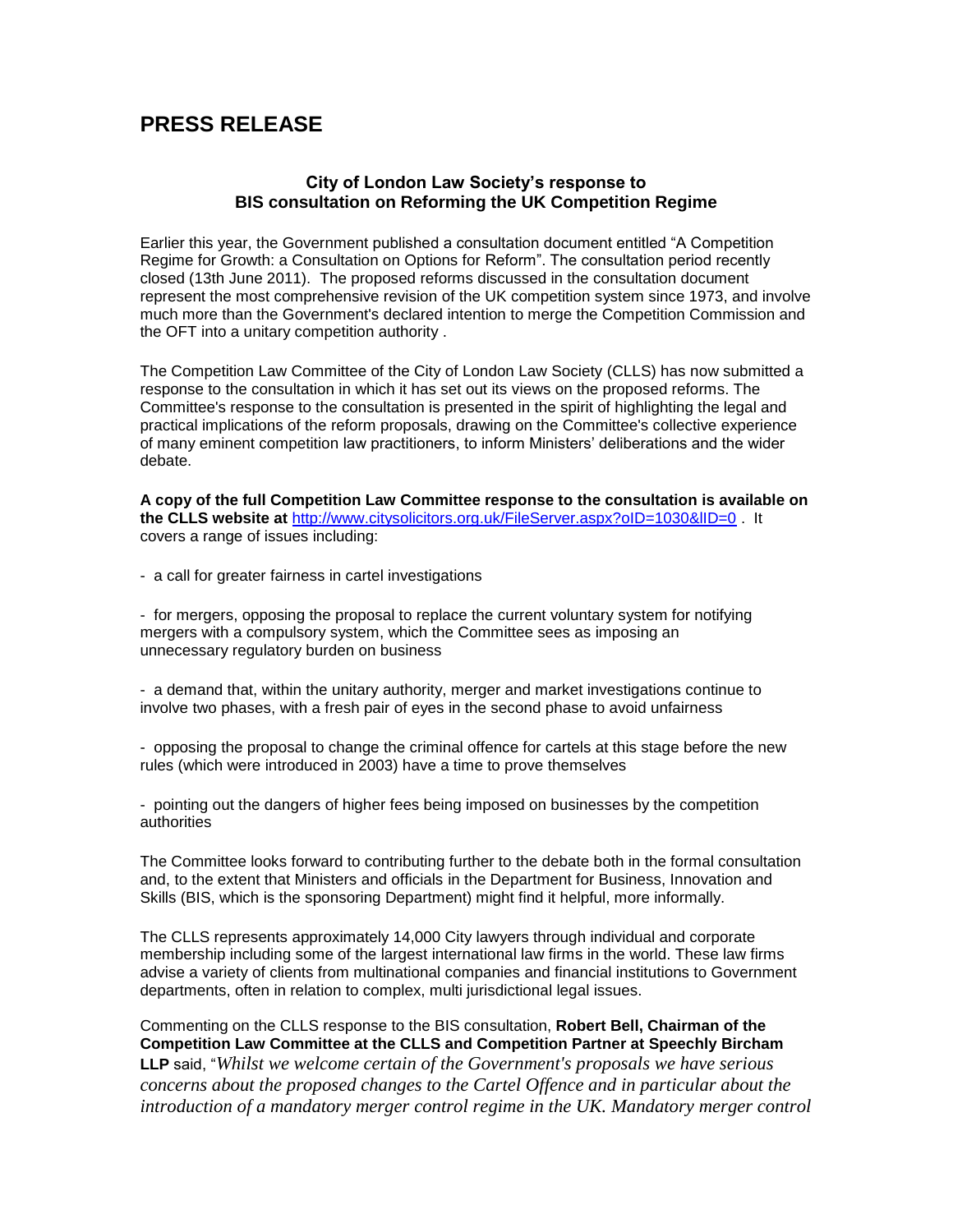*would result in the imposition of unnecessary regulatory burdens on business and be another impediment to economic recovery"*

Bell continued *"The Government's proposals represent the most significant change to the UK competition enforcement institutions for nearly 40 years and it is important the Government*  makes the right choices. We hope to have highlighted in our report to Government the direction of *travel that would most benefit business, help further stimulate economic recovery and balance the rights of companies under investigation*.

**Michael Grenfell, Chairman of the CLLS Working Party on Competition Reform and Competition Partner at Norton Rose LLP,** added, *"This is a huge potential reform of the UK competition system - with a huge potential impact on British business, and international companies doing business here. We welcome many of the proposals, but are determined to ensure the removal of elements that impose unnecessary regulatory burdens on business. The consultation has been a valuable opportunity for business lawyers with expertise in competition law to explain their concerns to Government. We have been impressed by the willingness of the Government to listen so far, and we look forward to that productive process continuing."*

### **The CLLS Response**

Whilst being generally supportive of certain aspects of the proposals, the CLLS has considerable concerns about other areas earmarked for reform in the Consultation.

### **Specifically, on the substance, the Committee strongly supports and advocates:**

**Greater procedural fairness in antitrust**: We endorse the proposals that, in investigations under the prohibitions - so-called "antitrust" - greater fairness could be achieved if there were a proper separation of powers between the investigators and those taking the final decision and possibly imposing penalties. We see such proposals as necessary to redress the inherent unfairness of a single group of officials being investigator, prosecutor, judge and jury - the problem of "confirmation bias".

On balance, we favor a modified form of Option 2 - the key features being (i) a second phase of antitrust investigation to be conducted within the CMA by a group of independent decisionmakers separate from the original investigating team (essentially the independent decisionmakers who make the Phase 2 market and merger decisions) (ii) but with no need for a full internal tribunal (iii) crucially, retention of a full merits appeal to the CAT.

**Retention of voluntary merger notification**: We welcome the consultation paper's recognition that mandatory merger notification is not necessarily the right way forward; indeed, we believe that it would be very damaging (see below). We believe mandatory merger notification represents an unnecessary regulatory burden on parties to mergers raising no competition issues, and would have the perverse effect that innocuous mergers would be caught by the regime while, as a consequence, many mergers with anti-competitive effects would escape scrutiny; - moreover, our analysis of completed mergers considered by the Competition Commission in recent years does not suggest a major crisis of completed anticompetitive mergers that would warrant the draconian legislative change to mandatory merger notification. We welcome the consultation paper's identification of more proportionate, and practical ways to address concerns about completed mergers by strengthening interim measures (prohibiting the parties to put a merger into effect until clearance or prohibition), including the possibility of an order to reverse integration. We favor giving the CMA the discretion to apply these interim measures at an early stage.